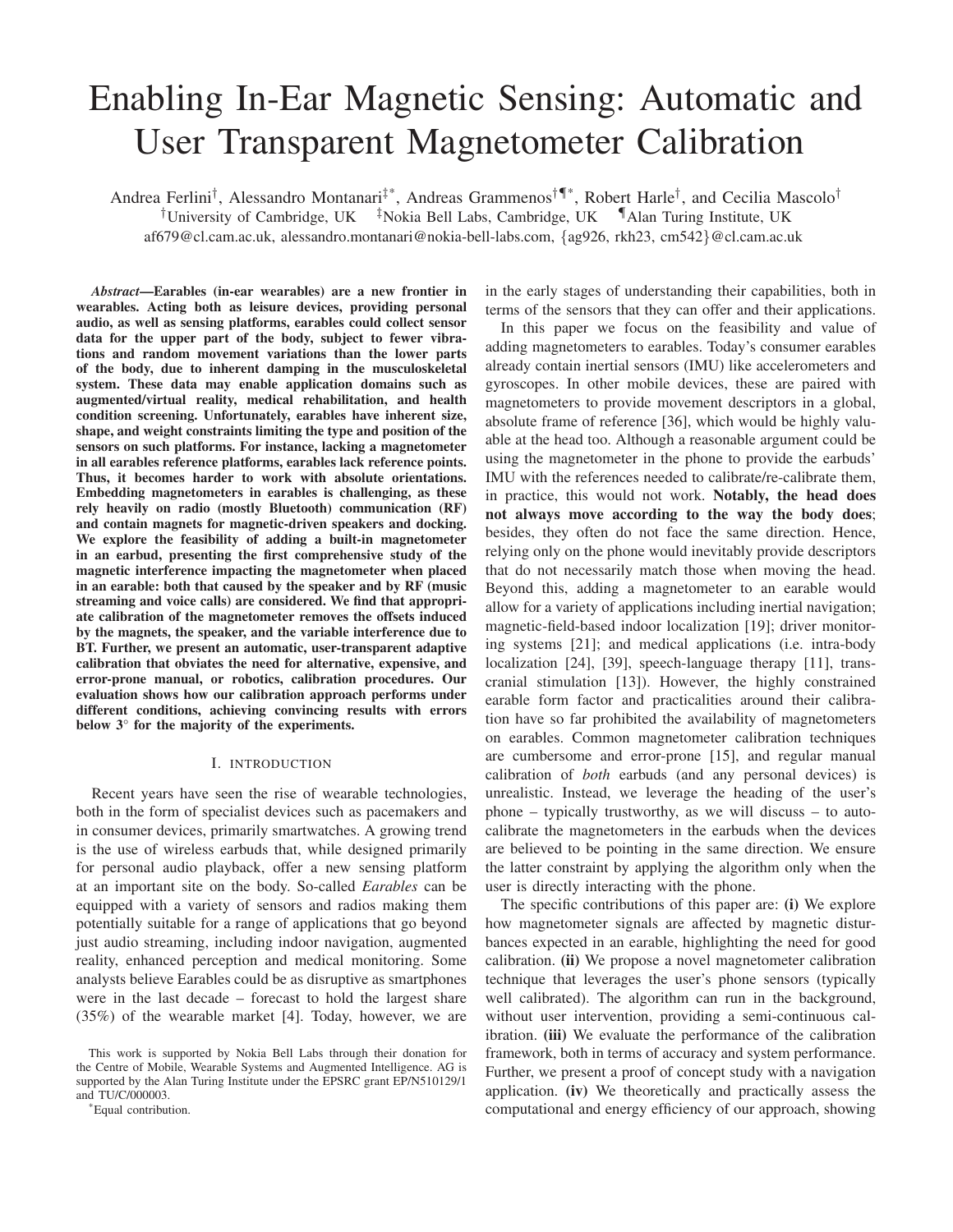our approach is accurate yet computationally inexpensive, allowing its regular execution on a constrained wearable, consuming  $\approx 2.9\%$  extra power over idle.

## II. MOTIVATION

Magnetometer and Inertial Sensing Historically, the presence of a magnetometer has been key to improve the accuracy of inertial based applications. Inertial sensors drift significantly when integrated over time [31]. For this reason, IMUs are often paired with a magnetometer: while the former measures relative motions (i.e. linear acceleration and rotational velocity), magnetometers sense the Earth Magnetic Field, and are used to find the (absolute) direction of the *Magnetic North* in a global reference frame. This constitutes an absolute anchor to be constantly re-calibrate IMUs. Further, magnetometers are also coupled with IMUs for 3D-motion tracking: without a magnetometer, it becomes extremely hard to have knowledge of the tracked object's heading in a global reference frame [36] (used to correctly initialize the tracking system). Unfortunately, neither IMU calibration, nor 3D-motion tracking (e.g. of the head) are feasible with today's earables, which lack a magnetometer. Fusing the user's smartphone magnetometer data and IMU readings from their earables would naturally result in a wrong estimation, given how user's head and phone often face in different directions. There are many compelling usecases that can be unlocked from a magnetometer in earables, provided the magnetometer is accurate enough. Concretely, an in-earable magnetometer could enable acoustic AR [18], [34], [42] providing precise navigation thanks to spatial audio based on head orientation. For instance, considering a 4 lanes intersection ( $\approx$ 10 meters wide), an error of 3 $\degree$  on the heading would entail an offset of  $10 \times \sin(1.5) \approx 0.26m$ . Further, by leveraging head rotations to compute the angle of arrival (AoR) of incoming sounds with higher accuracy [17], it could provide improved noise-cancellation. To be effective, AoR estimation errors should be  $\langle 20^\circ | 26$ . This requirement becomes more stringent when using the earable for immersive audio or speaker isolation, especially in multi-source conversations.

Magnetic Interference There are various sources of magnetic interference which would impact a magnetometer in an earable, all being implicitly linked to the user's patterns. Firstly, earbuds usually have one (to drive the speaker) or more magnets (for docking purposes). These, being in close proximity to the magnetometer due to the earable's form factor, can interfere with its readings [22], making inference tasks unreliable at best [15]. Further, earables mostly communicate via Bluetooth (BT). Radio frequencies (RF) communications, like BT, require substantial electrical current which, flowing in the circuitry, generates an electromagnetic field, interfering with the magnetometer. Specifically with earables, RF communications are intense while streaming and just a few beacons otherwise. Practically, BT requires variable current, thus generating variable magnetic fields [22], entailing a hard-to-model electromagnetic interference, highly dependent on the users' patterns. Similarly, when playing music the speaker coil vibrations that generate sound also



Fig. 1: Basic system setup (Figure 1a) and setup used to isolate the interference generated by BT streaming and speaker (Figure 1b).

result in magnetic interference. Like sound, the interference depends on the vibration patterns, and therefore on whether the user is playing music, and what music they are playing. To understand how this practically affects a magnetometer in an earable, we present a thorough analysis of these interfering phenomena (Section III). We look at RF communications (i.e. music streaming form a smartphone to the earbuds), as well as music playback. Music playback was selected because of its popularity and the wide spectrum of tonal patterns of different genres. We analyze the impact of voice calls, too. Interestingly, these patterns, while present, are eclipsed by the interference produced by the RF circuitry (Section III-B).

# III. MAGNETOMETER CALIBRATION AND INTERFERENCE

Proper calibration is key to obtain accurate sensor readings, especially for continuous magnetic sensing: whether we are looking for the heading of an object [37], [41], or tracking magnetic bodies [21], [24], [39], reliable sensor data is crucial.

## *A. Magnetometer Calibration*

To calibrate a magnetometer, common approaches seek to estimate the *bias* and *scale factor* for each axes. Magnetometer calibrations can be grouped in static or dynamic [16] and whether they rely on attitude information or not [38]. However, one major obstacle in calibration is interference from other magnetic fields. Concretely, this presents two challenges during calibration, i) interference can rarely be detected thus resulting in incorrect calibration parameters and ii) during use, where interference can result in incorrect bearing estimations.

## *B. Interference Characterization*

Testing device: As an example of earable, we chose eSense [23]. Contrary to other commercial earbuds, eSense permits access to the raw data streamed by the IMU and BLE chips. Since eSense was not equipped with a 3 axis magnetometer, we attached an external one (Freescale MAG3110 [35]) on top of the earbud (Figure 1a) to mimic a realistic position where the sensor might be placed. We sampled the external magnetometer at  $80Hz$  using an Arduino Uno. This setup allowed us to collect data while the earbud was performing operations that could interfere with the sensor (i.e. music streaming or phone calls).

Results: We initially looked at the effect of streaming audio to the earbud on the magnetometer. This requires both active speaker movement and significant electrical current associated with the earbud circuitry. Figure 2a shows the effect on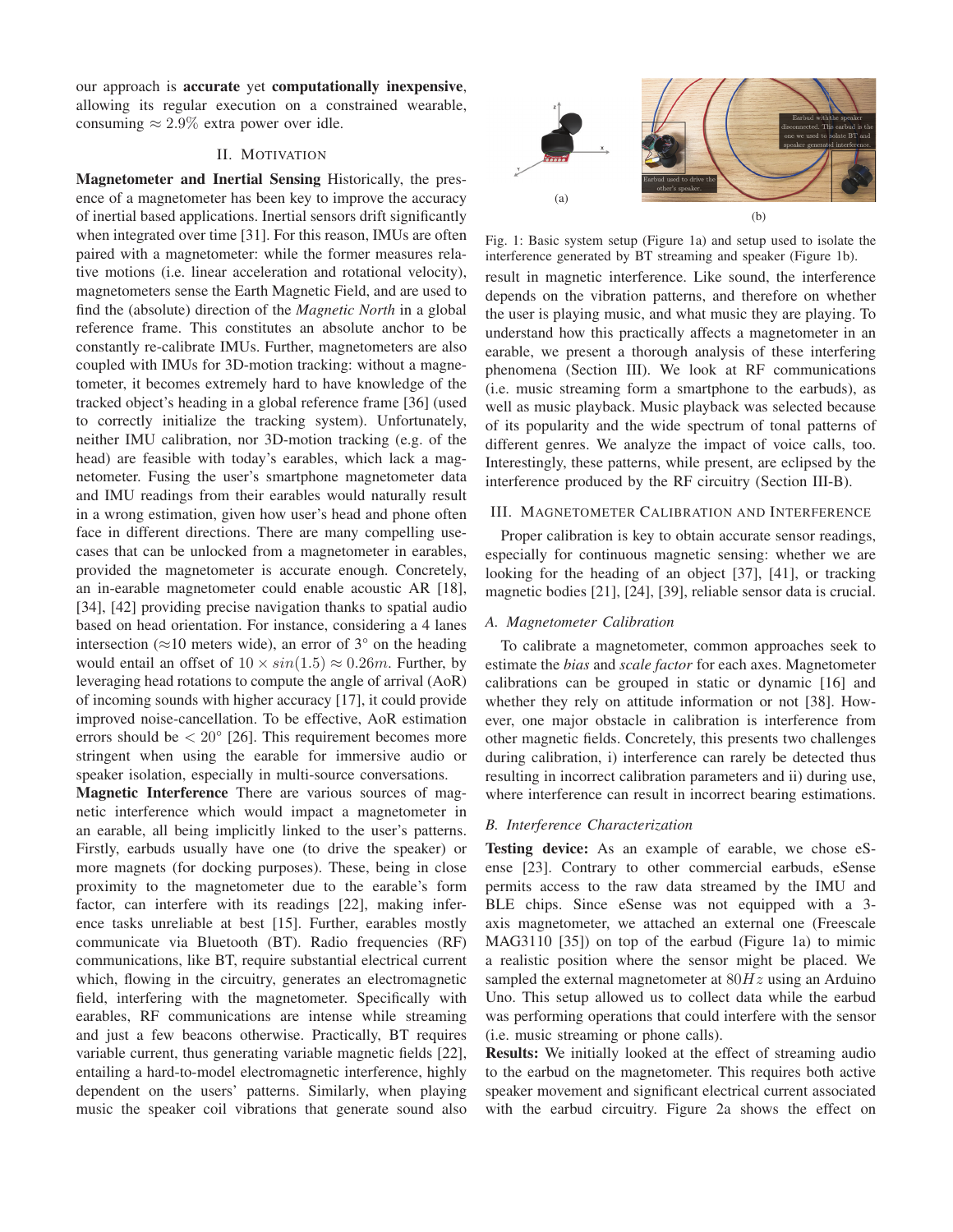

Fig. 2: Impact of audio streaming on calibrated magnetometers.

the  $y$  axis of a pre-calibrated magnetometer before, during (green shaded zone), and after playing music. Playing audio introduced an offset of 10  $\mu$ T. This is a fraction of the Earth's typical magnetic field, hence the effect on the heading estimate was minimal Figure 2b. Nonetheless, there is a clear audio-induced change. Analogous trend was also evident in the magnetometer signals during voice calls. We can further observe that all of the disturbances were reversed when the audio was stopped, but that this was *not* immediate. Rather, we observed a gradual return to the pre-audio values. From this we can conclude that audio playback in an earbud affects its magnetometer signal. While we observed a relatively small change, it is enough that a one-off calibration procedure during audio playback is to be avoided. Besides, it may also hinder applications that do not use the magnetometer for heading (e.g. magnetic map matching). Furthermore, magnetic fields dissipate quickly with distance and a magnetometer soldered to the earbud board (beyond the scope of this work) might experience greater disruption and heading errors.

To better understand the source of the interference, we examined the frequency spectrum of the magnetometer when playing pure tones. We observed that tones played at (even very) low volume produced noise across all frequencies in the magnetometer. Increasing the volume resulted in additional spikes corresponding to the tone frequency: e.g. a  $20Hz$  tone produces a corresponding spike at  $20Hz$  (Figure 3). From this we infer that the interference comes partially from the audio playback (speaker/driver circuit produces the spikes) and partly from some non-specific part of the circuitry (giving the general noise). The slow reversal of the audio-induced changes when the audio stops is further evidence that the interference is not solely due to the sound reproduction.



Fig. 3: FFT of the magnetometer Fig. 4: Impact of BT streaming traces while playing (on high vol-and speaker on the heading estiume) pure tones at  $20Hz$ . mated by the raw magnetometer.

We sought to isolate the core circuitry from the speaker. We used two earbuds, A and B. We unsoldered and removed the

speaker from A. When streaming audio to A, we observed wideband noise in the magnetometer, persisting beyond the end of the music (Figure 4). In this mode, the main operational circuitry is the BT module and the audio decoder. Since the latter is not used after the music stops, we focused on the BT module. We used a packet sniffer to establish when BT radio was in use, finding that BT packets continued to be sent for a period *after* the audio was manually stopped. This period corresponded directly to the magnetometer recovery phase. We can therefore attribute a substantial part of the interference to the Bluetooth circuitry being active. We then used two wires to connect the speaker terminals on A to the speaker terminals on  $B$ . In this way we could assess the impact caused by the speaker alone without interference introduced by the circuitry (Figure 1b). We powered both earbuds on, and then streamed music to A. This caused music to be played on B, where only the core circuitry was active (not BT or other components). The magnetometer on  $B$  exhibited a small deviation when music was played, but significantly smaller than that observed when isolating the BT hardware. While the interference induced by the BT is almost identical for different songs, it changes between music players (e.g. Spotify, Apple Music, YouTube) as they adopt different protocols.

*Findings Summary:* Streaming audio to a modified eSense earbud resulted in a local magnetic field that appeared as interference in the magnetometer readings. The magnitude of the interference was small, but we cannot rule out a larger effect for a magnetometer fully integrated onto the earbud. The interference came primarily from the BT circuitry being active, with a smaller component due to the speaker. Therefore, static magnetometer calibrations in an earbud should not be carried out while the BT radio is active.

# IV. A NOVEL CALIBRATION ALGORITHM

The previous section established that internal components of an earbud introduce magnetic interference during RF usage, but that it is possible to incorporate a magnetometer such that the heading estimate is minimally affected. However, this is contingent on the magnetometer being either correctly calibrated prior to the interference, or having the calibration dynamically updated, something that is impractical due to the manual calibration procedures conventionally used. In this section we describe a technique to provide calibration that does not need manual intervention and can be updated dynamically.

#### *A. Overview*

Performing user-transparent magnetometer calibration is an extremely challenging task [31]. Rather than trying to calibrate earbuds independently, we propose leveraging the user's smartphone to assist in the calibration. We assumes the phone has itself a calibrated magnetometer and can provide reliable global heading. In practice, this assumption is justified since today's phones are able to maintain a calibrated heading by fusing the array of sensors, from IMU to GPS [2]. When people interact with their smartphones, e.g. unlocking it, their head is almost certainly facing the phone. In this case the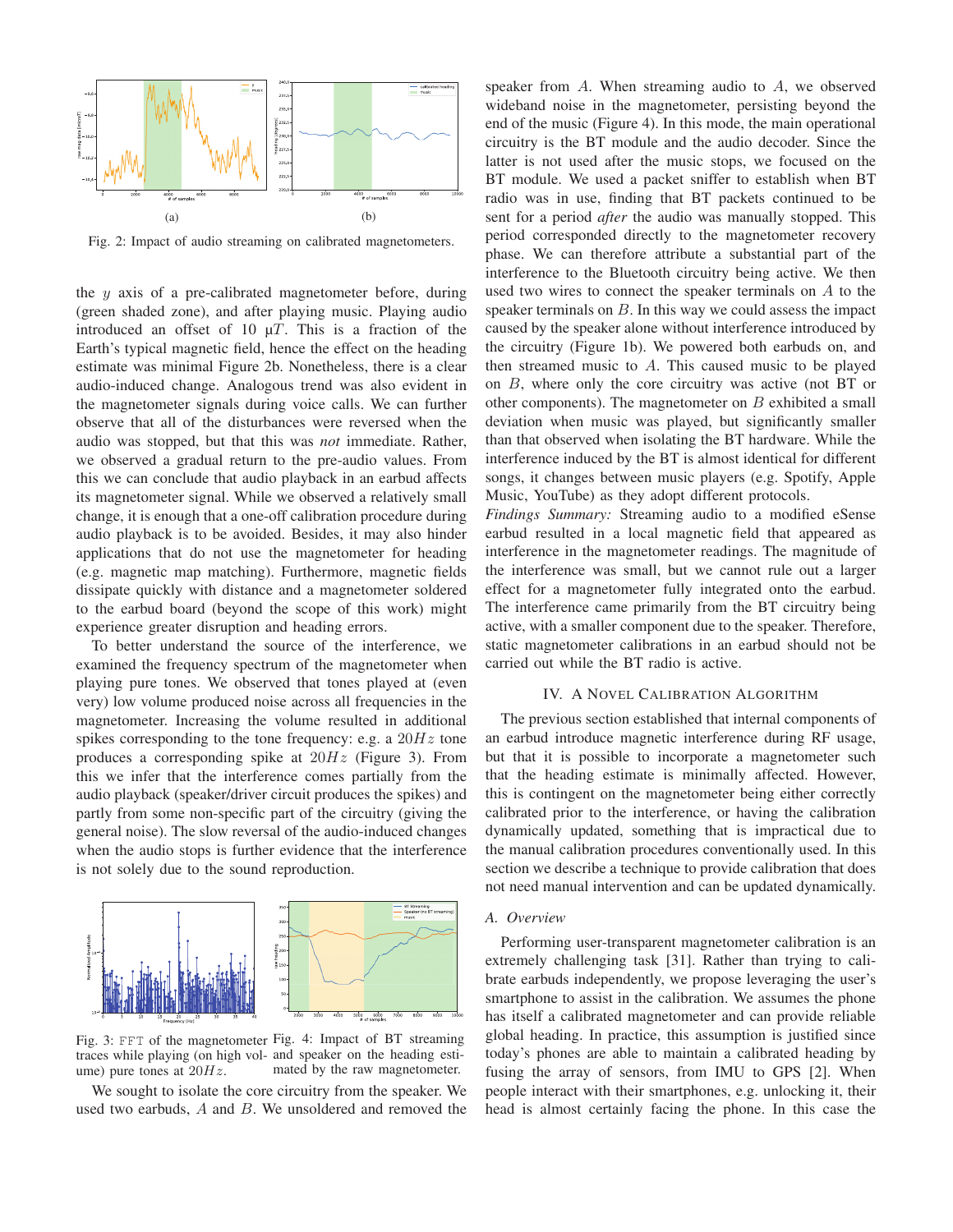smartphone and the earbuds are aligned and should report the same bearing, if correctly calibrated (Figure 5). Our approach is to use trusted bearing of the phone to estimate the calibration parameters for the earbuds. Empirically, we find that unlocking an *iPhone* using the *FaceID* usually constitutes the perfect user head-smartphone positional relationship. This work considers unlock interactions, but the technique could be applied whenever phone and head align.



Fig. 5: Intuition behind the proposed calibration technique.

# *B. Calibration Approximation*

We estimate the heading (the angle between the direction of facing and the Magnetic North) by doing:  $heading =$  $\text{atan2}(mag_y, mag_x) \frac{180}{\pi}$ . This is the standard way of estimating the heading given  $mag_x$ ,  $mag_y$  – the leveled (with respect to the ground) readings of the magnetometer respectively along the x and y axis. The sign, as well as the order, of  $mag<sub>y</sub>$ and  $mag_x$  change depending on the magnetometer orientation. Several commercial earables ensure the bud remains in a still, standard position in the users' ears. Hence, the orientation of each earbud is likely to remain unaltered. We leverage this, and the fact that most of the substantial rotations and changes of heading happen along a plane parallel to the ground, to avoid continuously accounting for tilt compensation. Having defined how we estimate the heading, we can lay the foundations of our approach. Firstly, we apply a standard sensor model for  $mag_x$  and  $mag_y$  respectively as:  $mag_x = S_x(x_{earthud\ raw}$  $x_{earthud\_offset}$ ) and  $mag_y = S_y(y_{earthud\_raw} - y_{earthud\_offset}),$ where  $x_{earthud\_raw}$  and  $y_{earthud\_raw}$  are the raw, uncalibrated magnetometer readings in the xy plane,  $S_x$  and  $S_y$  are scaling factors and  $x_{earthud\_offset}$  and  $y_{earthud\_offset}$  are constant offsets. According to our key assumption (Figure 5), we can re-write the way we compute the heading as:

$$
h_{phone} = \operatorname{atan}\left(R\frac{(y_{earthud\_raw} - y_{earthud\_offset})}{(x_{earthud\_raw} - x_{earthud\_offset})}\right) \frac{180}{\pi}, \quad (1)
$$

where  $h\_phone$  is the phone's heading estimate and  $R =$  $S_y/S_x$  the scale factors ratio. Our goal is to collect multiple  $h_{phone}$  values to solve for the unknowns in this equation. We make the assumption that  $R \approx 1$ . We expect sensors to be factory calibrated, that should ensure this approximate relationship (more in Section VII). Small perturbations from 1 have minimal effect on the heading  $(\arctan(x + \delta x) \approx$  $arctan(x)$  for small  $\delta x$ ). The assumption allows us to reduce the unknowns to two  $(y_{earthud\_offset}$  and  $x_{earthud\_offset}$ ), requiring as few as  $k = 2$  phone interactions to estimate a calibration. In practice, we gather as many phone headings  $(k)$  as needed to ensure good calibration quality:

$$
h_{phone\_k} = \operatorname{atan} \left( \frac{y_{earthud\_raw\_k} - y_{earthud\_offset}}{x_{earthud\_raw\_k} - x_{earthud\_offset}} \right) \frac{180}{\pi} \tag{2}
$$

By solving the over-determined systems of equations constituted by the  $k$ -th phone's headings (Equation (2)), we derive  $x_{earthud\_offset}$  and  $y_{earthud\_offset}$ , continuously updated at every interaction. Collecting these *reference* measurements from the phone can occur in the background, without any intervention from the user. Phone readings have to be reliable. In a smartphone the magnetometers are assumed to be calibrated, as both Android and Apple devices fuse the magnetometer readings with GPS (if available) [2]. A new reference is found every time users interact with their phone (i.e. *FaceID* unlock), provided the phone measures an undisturbed magnetic field (i.e. trustworthy heading). This is further borne out by the high average number of daily interaction people have with their mobile phones [20]. While more references are good as they should lead to a better model fit, calibrating with fewer references is valuable. A good fit depends on there being sufficiently distinct  $h_{phone_k}$  values, and we do not have control over the users behavioural patterns. Hence, we favour calibrating as soon as possible and refining the calibration with extra measurements later on, without explicit user interaction.

# *C. Calibration Algorithm*

The overall functioning of the our calibration procedure is depicted in Figure 6. At any given time, we monitor for events (e.g. phone-pickup/unlocking) that can potentially provide measurements suitable for calibration. Given the variability of the interference and the consequent volatility characterizing magnetometer calibrations [31], rather than aiming at the perfect calibration routine, instead we strive for the best possible approximation of it. In this way, we can afford to calibrate as soon as possible and continuously monitor the status of the calibration, updating it when necessary. In addition, by using the phone's heading as a reference, there is no need to further process the heading estimated from the magnetometer data in the earbuds by calculating the magnetic declination [3].

Phone pickups and data check: Once a phone-pickup is detected, we perform a data check to ensure the smartphone's data are suitable for the calibration: first, we ensure the magnitude of the phone's readings matches, at least in the order of magnitude, that of the Earth's field at the current location. This is a standard way to check the magnetometer readings trustworthiness. Once secured we are not in a magnetic anomaly, we make sure the phone is in portrait mode. Although this is true for most of the interactions, to calibrate we can not afford using a reference off by 90° (i.e. phone in landscape mode). Lastly, we verify no sharp head movements occurred, which may result in misalignment in the phone's and earbuds' heading, or if the user moved the head but not the phone. This is key to ensure the reference heading is truthful. Calibration Execution: If the data pass this check, we store them and wait until we have enough references to perform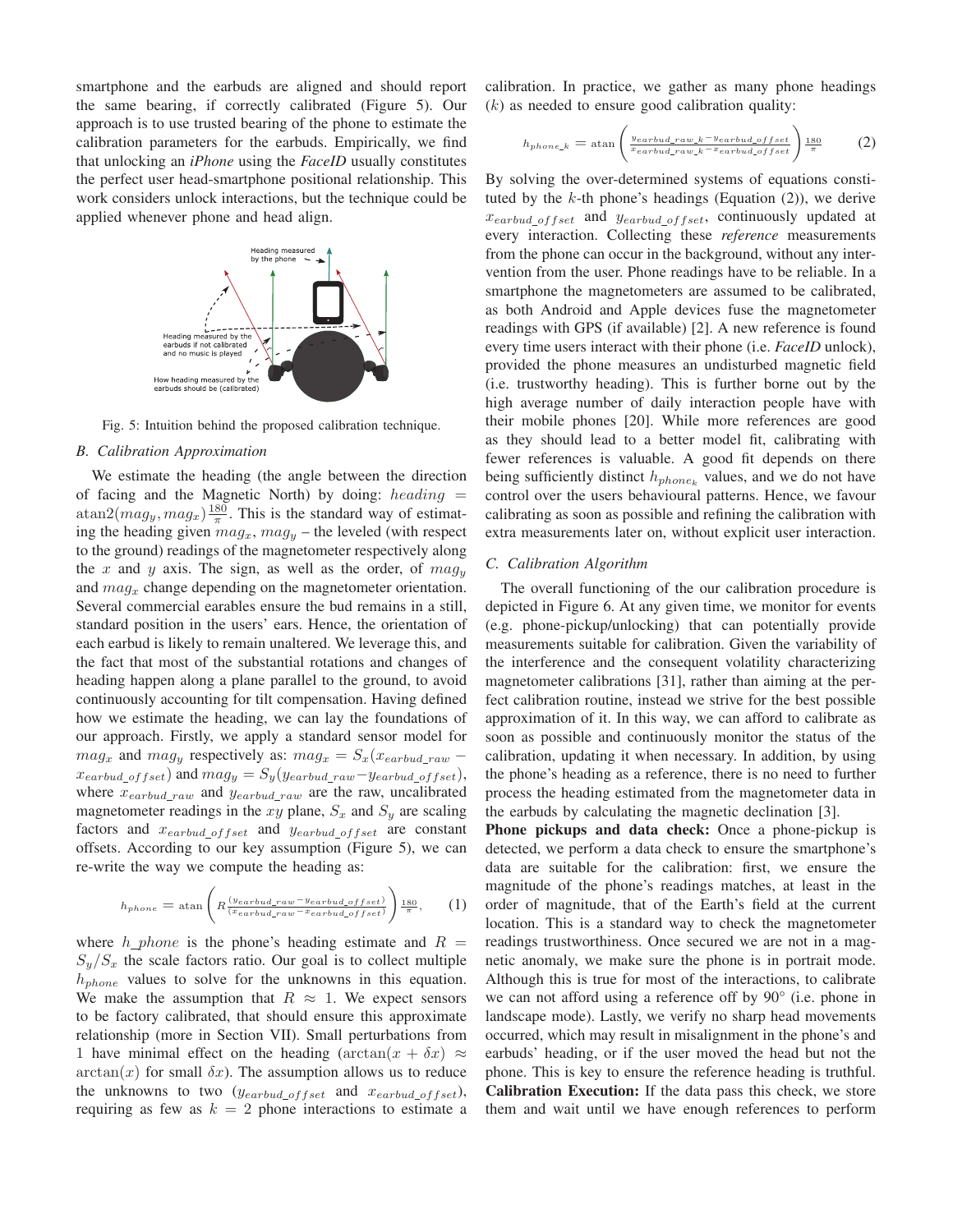our calibration. At least two equations are needed to linearly solve a system of equations with two unknowns (the offsets). Hence, we need at least two reference headings (Section V). Once satisfied the number entries to perform the calibration, we execute it by applying a least squares fitting (eq. (2)). Before finalising the calibration, we perform a sanity check to ensure there was not any significant interference skewing the fit: we compare, on-the-fly, the instantaneous heading recorded by the phone and the average bearing of the earbuds. The calibration is only committed after the freshly-calibrated earbud magnetometer successfully passes this additional step. Calibration check and update: Unfortunately, accurately modelling the *life time* of a magnetometer calibration (i.e. how long the calibration will last before the sensor readings will start being off) is extremely difficult. A number of factors can invalid the calibration of a magnetometer, such as the environment, the temperature, and the number of people in a room [29]. We avoid faulty calibration models by regularly checking the validity of the calibration. This is an inexpensive operation we carry out in two ways, depending whether there is a phone unlock event, or not. If so, we compare the bearing of the phone and that reported by the earbuds. If their difference is under a certain threshold, we assume our calibration is still valid, otherwise we drop the existing calibration. The value of the threshold depends on the application and the desired accuracy. Alternatively, if no phone-interaction is detected, we cannot assume the phone's heading is the same of the earbuds'. In this eventuality, we compare the earbud's magnetometer bearing with the earbud's IMU. If there are sharp changes in the magnetometer data, but no rotations or linear accelerations are registered by the IMU (and vice-versa), the existing calibration is likely off. Notably, we look for the magnitude of the motion recorded by the gyroscope and we compare it with the change in bearing reported by the magnetometer. Even if uncalibrated, gyroscopes are fairly precise in measuring relative motion, while they fail in tracking sustained motion.



Fig. 6: Auto-Calibration procedure.

## V. CALIBRATION EVALUATION

In this section we provide a detailed evaluation of the proposed calibration procedure both in controlled conditions and with an in-the-wild with a case study. We conclude by presenting some theoretical considerations on the proposed algorithm complexity, supporting this analysis with power consumption experimental results of our calibration routine.



Fig. 7: Setup used to benchmark the proposed calibration technique (7a) and volunteer wearing the Arduino as if they were earbuds (7b). This is the setup used for our in-the-wild use test.

#### *A. Micro Benchmarks*

We start our evaluation with a list of micro benchmarks. Figure 7a reports the setup we used to benchmark our calibration. Once assessed how the calibration removes the interference caused by both BT and music playback using the hardware described in Section III, we focus on benchmarking the calibration technique by using the magnetometer embedded in an Arduino Nano 33BLE [1]. For reproducibility, we build a stand (Figure 7a) to simulate the positional relationship between the magnetometer and the smartphone (iPhone 8Plus).

Static Scenario: We begin assessing how different factors may affect the calibration accuracy. We look at the impact of spacing between references (i.e. spacing $(i, i+1) = |h_{phone_i}$  $h_{phone_{i+1}}$ ), the number of references, and the number of data points fed into the calibration algorithm (i.e. time spent sampling magnetometer data at every  $h_{phone_i}$ ). Contrarily to what we originally thought, we do not observe any significant gain with larger spacing of the reference headings. Interestingly, we noticed that we do not require more than  $2 - 3$  reference headings to achieve errors on average smaller than 2°, without getting into the territory of diminishing returns – i.e. paying more in terms of energy consumption Section V-C) without benefiting a substantial accuracy boost. Lastly, we assessed how very a few data points (sampled over 0.5s) are already sufficient for our calibration to reach its highest accuracy.

Dynamic Case: Consider a person rotating their head: their bearing would change of an angle equal to that of head rotation. A calibration must remain valid for every direction faced during the movement. We make sure magnetometer and ground truth are always in the same positional relationship evaluating that using the stand in Figure 7a. Concretely, we look at whether the calibrated heading diverge from the ground truth whenever there is motion. For all the experiments, we use only two references, collected over windows of 1/20s.

Practically, we begin by looking at small movements of a few degrees (both positive and negative) and outline our findings in Figure 8a. The uncalibrated error is significant, averaging 30° over the duration of our experiment (mean rolling error in Figure 8b), being at best is 10° off ground truth and at worst 45°. Besides, the magnitude of the motions seems not to reflect those of the real movements. Conversely, we can observe that the calibrated heading trace is very stable and close to the ground truth heading averaging an error smaller than 5° at any given time. We repeated that for larger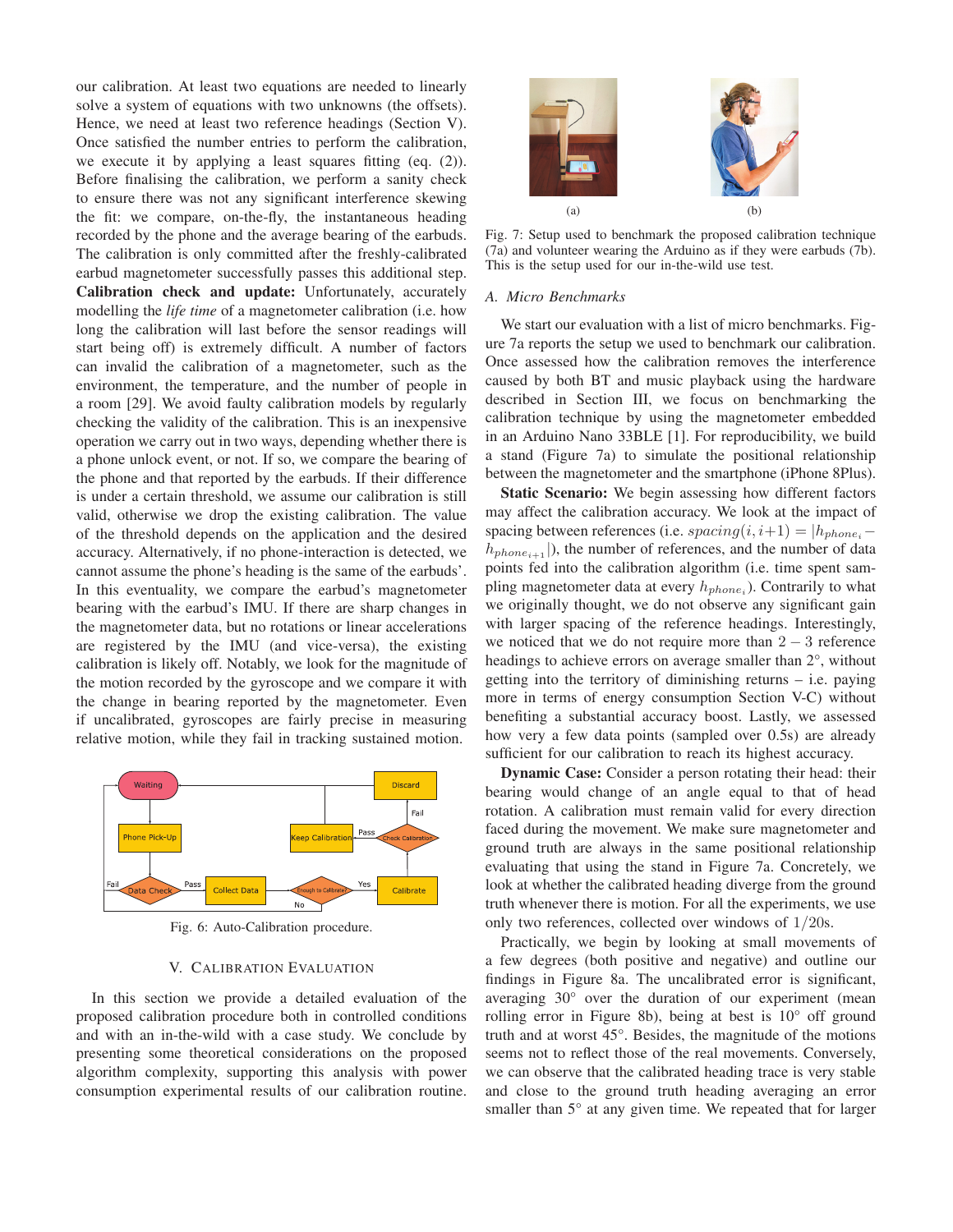movements (Figure 9a), expecting large movements to induce greater errors in the heading. The uncalibrated heading trace is at one point in excess of over 90°, providing unusable data for most applications (Figure 9b); while the calibrated heading trace closely follows the ground truth, with an overall mean error of just a few degrees, always *smaller* than 5°.

# *B. In-The-Wild Example Case-Study: Navigation*

We believe, in the case of navigation, earables could be better suited than smartphones. The rationale behind that lays in the ability of earbuds to track head movements: a desirable feature at complex intersections. Further, earables can provide extra robustness by recording 2 independent measurements of the same heading. Notice that an end-to-end earable-based navigation system is out of the scope of this work, instead, we use this toy example to evaluate, in-the-wild, our calibration.

Assessing the goodness of our calibration in-the-wild, we deal with both rotational movements and human motion (i.e. linear acceleration). Concretely, a user (ethics approval grated by the departmental ethics board) *wore* two Arduino (with a build-in magnetometer) as earbuds (Figure 7b), while holding the phone in their hands.The volunteer was told to walk as desired in two distinct locations the first one being indoor (in a house) while the latter outdoor (over a block). We had no control over the potential source of interference in the environment. This experiment showcases how the proposed calibration is capable of enabling earable-based in-the-wild navigation, without constraining nor bounding the user, both indoor and outdoor. Figure 10 reports our results when estimating the heading with calibrated and uncalibrated magnetometer traces and their average errors. Through our calibration, we are able to achieve accuracy up to few degrees (below 3° for most of the time) for the whole duration of the experiment. Notably, considering the 4 lanes intersection example, our  $\approx 3^{\circ}$  error on the heading would lead to a  $\approx \pm 0.26$ m error. We believe  $\pm 0.26m$  is an acceptable tolerance for pedestrian navigation.

#### *C. Computational and Power Consumption Considerations*

A calibration has to be accurate, yet computationally inexpensive; however, all of the established calibration techniques require to perform a regression to fit a model based on the observations received. Especially, online schemes do the fitting every time the calibration is performed; in our case, as dictated from Figure 6, we check if a calibration is needed at every suitable phone pickup. Normally, such techniques use a form of least-squares fitting having a formal complexity of  $O(c^2n)$ , where  $c$  the number of features and  $n$  the number of vectors in  $\mathbb{R}^c$  used when performing the fitting. However, in our case, we require very a few vectors  $n < 10$ , all in  $\mathbb{R}^2$ , representing the readings of the magnetometer on the  $xy$  plane. Hence, the amortised complexity of our procedure ends up being even more affordable in practice, even if we have to run the calibration procedure often. We evaluated this claim with a power consumption experiment with a Raspberry Pi Zero.Set side by side to the overhead of radio communications over idle ( $\approx$  1.7% TX and  $\approx$  2.4% RX), our scheme imposes a comparable low overhead, only consuming an additional  $\approx 2.9\%$ over idle, with a total of 456.38mW (idle: 442.58mW).

# VI. RELATED WORK

Sensing with Earables The applicability of earables for health condition screening has been investigated many [25] looked at their potential in monitoring energy expenditure and heart rate. [14] introduced the idea of an ear-worn multi-modal platform to sense brain, cardiac, and respiratory functions. More recently, [9] proposed a PPG-equipped ear-piece to monitor blood pressure. Ear-worn devices have also been researched to monitor sleep stages [28] or detect eating activities [5]–[7]. Magnetometer Calibration Although in-ear magnetometers are mostly affected by a static interfering component induced by permanent magnets in the buds' case, they are also impacted by a dynamic component caused by RF communications and audio playback. Isolating the magnetometer with special materials, preventing magnetic disturbance, is not a viable option: without considering the cost, it would likely isolate the magnetometer from the magnetic field we wanted to measure in a first instance [27]. Similarly, filtering approaches [40] do not work for perturbations generated by RF circuitry [27]. Besides, increasing the air gap between sources of interference and magnetometer [12], [27] is not feasible: assuming these can be modeled as magnetic dipoles, the strength of the magnetic field they generate decreases with  $r<sup>3</sup>$ , where r is the radius of a sphere with the magnetic dipole as center [22]. Yet, this does not consider the design constraints and miniaturization trends of earables, and does not account for the external magnetic disturbances [16], [38]. Likewise, the same argument holds for factory calibrations [16]. Sensor calibration is a well studied topic with a rich body of literature. However, only a few works specifically tackle calibration for mobile devices [15], and, to the best of our knowledge, none investigates calibration strategies specifically for earables – affected by variable interference. The aim of a magnetometer calibration is to find some parameters to only measure the Earth's magnetic field [37]. Thus, the sensor can be used, for example, as heading source. A magnetometer calibration can be either static or dynamic [16]; attitude dependent or not [38]. Static calibrations are often done with the aid of specialized equipment (e.g. a proton magnetometer [30], a robot arm [33]), or by manual direction placement [10]. Historically, the most common approach is what known as *compass swinging* [8]. This only works for 2D-magnetometers, and requires the user to be instructed to rotate the compass in specific orientations [41]. Dynamic calibrations, more practical for mobile devices, are usually based on additional information from the system (e.g. IMU or GPS). Many are iterative and carried out at run-time, often trading accuracy for adaptation. Examples are ellipsoid fitting [32], Kalman-filter-based iterative algorithms [16], and stochastic optimization approaches [38], with the most famous being the *figure 8* calibration: the user has to move the magnetometer along an 8-shaped trajectory, to collect enough data to run an ellipsoid fitting algorithm. How-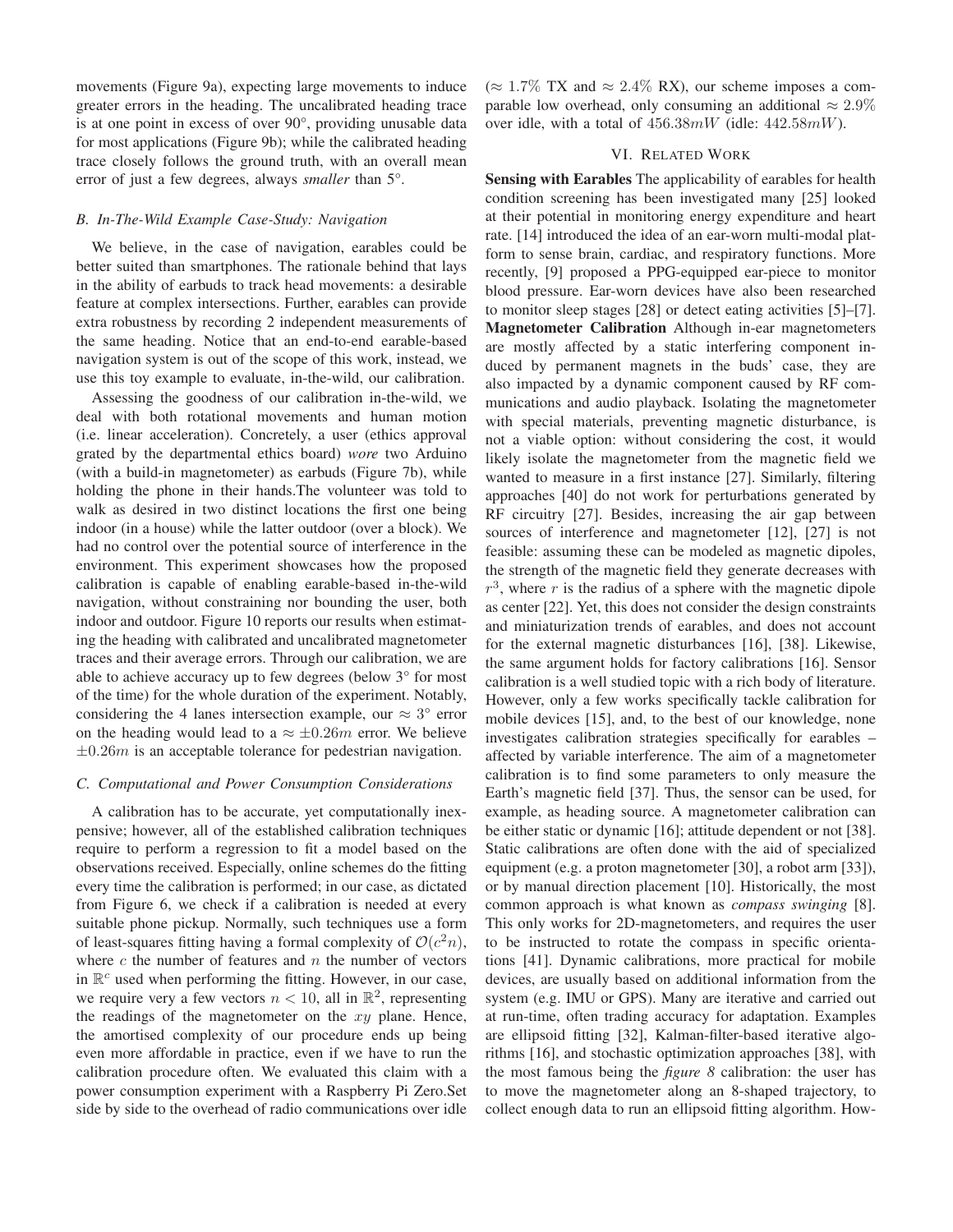

 $(a)$  (b) Fig. 8: Heading estimation (8a) and mean errors (8b) for small angles.





ever, these result cumbersome for the user, and often errorprone [15]. Hence, we present a completely user-transparent, adaptive, magnetometer calibration, which specifically targets earables, without requiring any specialized equipment, other that the user's phone, natural companion of every earbuds.

## VII. FINAL REMARKS

This work proposes a method to calibrate in-ear magnetometers in a user-transparent and efficient way and shows the feasibility of having magnetometers in earables. We conclude by discussing the limitations of our calibration technique.

Presence of a Phone: Our technique requires the earbuds user to carry a phone. Phones are ubiquitous and carried almost everywhere. Moreover today's earables are not stand-alone, requiring a companion device they are connected to – usually a phone. We leave as a future work devising a user-transparent magnetometer calibration for a future stand-alone earbud.

Tilt Compensation: Magnetometers usually provide a 2 degrees of freedom orientation parallel to the ground [36]. If the sensor is not leveled, tilt compensations is needed. Common strategies usually exploit gravity measurements from an accelerometer to compute the sensor tilt and map it back in the correct reference frame [36]. While earables experience less significant rotations than other devices by virtue of their attachment to the head, tilt compensation is still required. In our work, although not explicitly stated, we always make sure the  $x$  and  $y$  we are using are leveled with respect to the xy plane. Further, in our system, head dips of  $\alpha^{\circ}$ can be modeled as rotations about the  $y$  axis, resulting in  $(mag_x \cos(\alpha), mag_y)$ .  $\cos(\alpha) \approx 1$  for small values of  $\alpha$ , we assume little head dips (like those when normally interacting with a phone) only marginally affect our system.

Scaling Factors: Our approach does not estimate the sensor scale factors. Instead, we assume the ratio of scale factors would be 1. This allowed us to reduce the number of distinct headings to estimate the calibration, favouring usability and



Fig. 9: Heading estimation (9a) and mean errors (9b) for large angles. low complexity. Our justifications for the assumption are: (i) scale factors are used to address soft iron distortions which, although having a non-negligible effect when looking at the intensity of the Earth's magnetic field, are substantially less significant than hard iron distortion when looking at the heading; (ii) we expect earbud manufacturers to perform a factory calibration of their sensors, which would build in compensation for any soft or hard iron biases internal to the earbuds themselves. Calibration parameters do of course change with environmental factors, necessitating in-field calibrations. However, the changes are likely perturbations around the factory calibration. Therefore the *ratio* of observed scale factors – on which the heading computation depends – would be expected to be approximately 1. Notably, this was the case experimentally for all of the magnetometers we tested. Perturbations to this ratio have a limited effect on the estimated heading, so our assumption has minimal effect on the error, whilst reducing the complexity of our calibration procedure; (iii) assuming  $R \approx 1$ , we do not estimate the true scale factors. While this have minimal effect on the heading accuracy, it does mean we do not obtain a reliable estimate of the overall magnetic field magnitude, implying we cannot use the field magnitude to discard readings when in a magnetic anomaly. Nonetheless, we are able to accurately compute the earbuds heading, key enabler to many applications, starting from IMU calibration. In the future we hope to extend our model to scale factors, too. In the meantime, we note that anomalies may be detected through large rotation discrepancies between the gyroscope and the magnetometer.

Interactions with the Phone: As a proof of concept, in this work, we rely on *FaceID* unlocks to ensure the positional relationship phone-earbuds is what we require for our calibration to work properly (Figure 5). However, unlocks are not the only events leading to this specific positional relationship. By reliably detecting more of such occurrences (even during a single interaction) would be possible to further increase the granularity of our measurements, which might be suitable for some application which need more frequent references.

#### ACKNOWLEDGMENTS

We would like to thank the anonymous reviewers and our shepherd Dr. Archan Misra for his valuable comments and guidance.